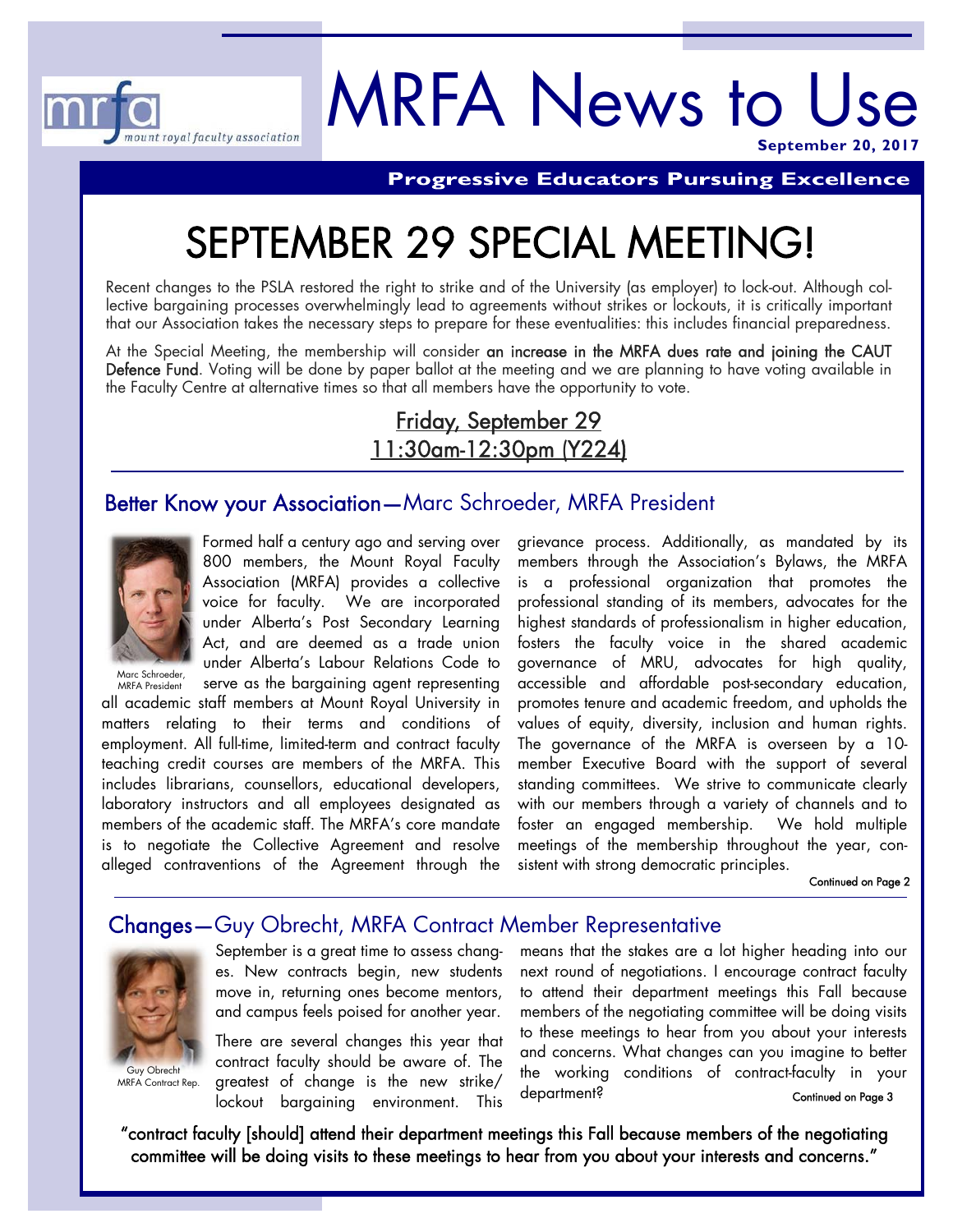# President's Report (Continued)

Role and Member Services:

- Represent our members in collective bargaining with respect to salary and benefit matters, workload, working conditions and all other terms and conditions of employment
- Provide confidential advice to, assistance to, and representation of our members regarding issues of grievances, faculty welfare and institutional processes – this includes representation of members needing workplace accommodation (e.g. medical) or facing potential discipline
- Promote, maintain and improve the professional standing of our members and the quality of education at Mount Royal
- Maintain the right of our members to exercise independent judgment in the planning and execution of their educational responsibilities, and foster the faculty voice in the shared academic governance of the University
- Advocate for affordable access to and enhancement of post-secondary education
- Liaise with senior administration, and provide a collective voice and group representation for the views of our members in all matters affecting the Mount Royal University community, including matters of MRU governance, planning and policy
- Liaise with the Students' Association of Mount Royal University (SAMRU), the Mount Royal Staff Association (MRSA), and external affiliates including the Canadian Association of University Teachers (CAUT)
- Administer tuition reimbursements for members, MRFA scholarships, contract service honoraria, and a compassionate fund for faculty
- Administer the Faculty Centre for our members' use and enjoyment, and host social events
- Conduct PD activities including:
	- Annual PD retreat
	- Teaching and research development events
	- Workshops and colloquia
	- CAUT conferences and workshops

#### Contacting the Association:

- . Email: office@mrfa.net (or directly to the individuals listed below)
- Faculty Centre and Executive Offices: W315
- President (Marc Schroeder): 403.440.6191
- Senior Administrative and Faculty Relations Officer staff (Chantelle Anderson): 403.440.6192
- Faculty Centre Coordinator staff (Bob Mariani): 403.440.6193
- Website: http://www.mrfa.net

For general inquiries, including about member services, or to book a meeting with the President, please contact Chantelle Anderson. The President is available for consultations, including of a confidential nature, concerning the Collective Agreement, institutional and evaluative policies and processes, matters of faculty welfare and working conditions, Association Bylaws and polices, and regarding any other questions or concerns about which the Association might be of assistance to our members.

> The Mount Royal Faculty Association provides a collective voice for faculty, promotes tenure and academic freedom, advocates for the highest standards of professionalism in higher education, and upholds the values of diversity, equity and human rights.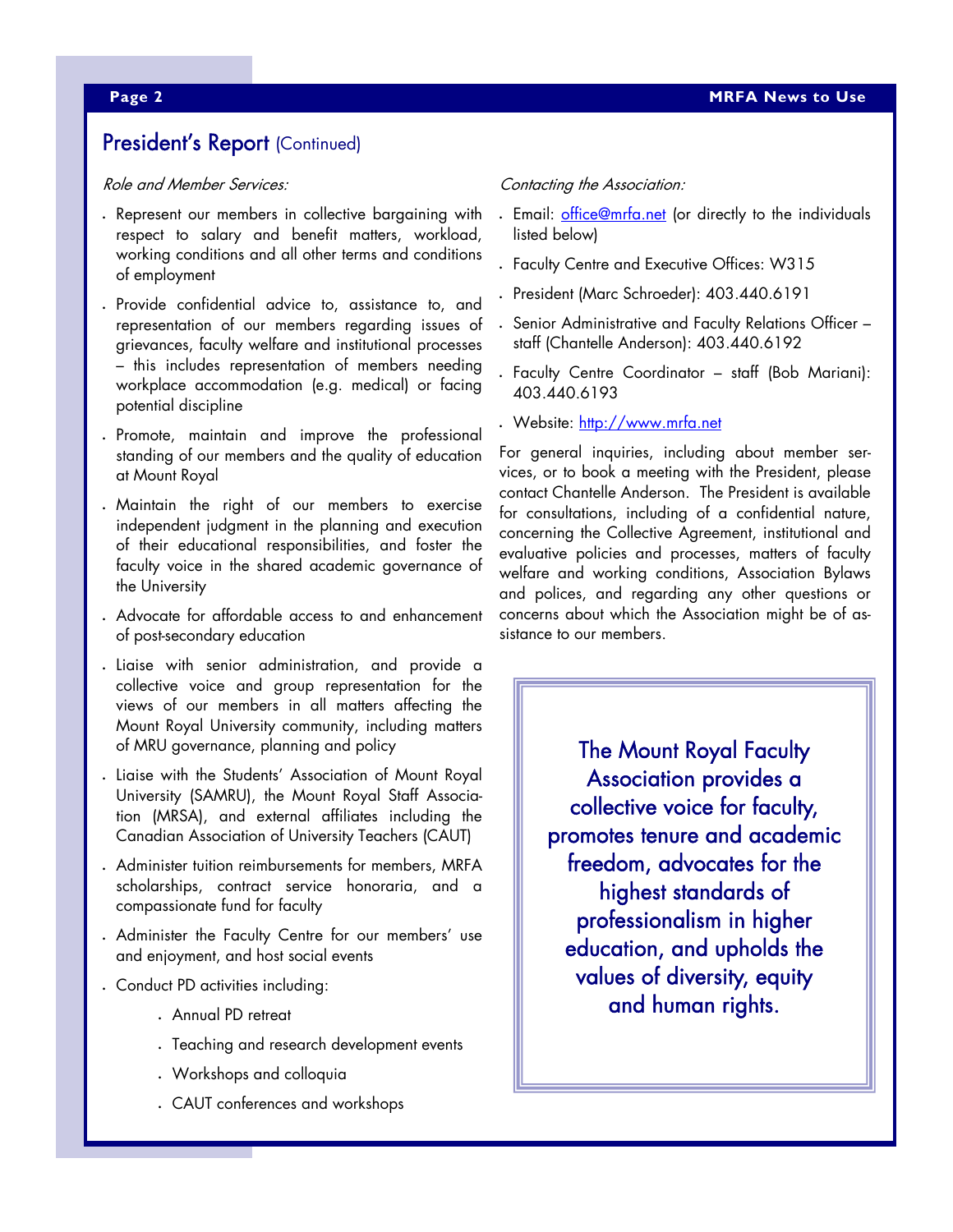# Inform Yourself in Advance of the September 29 Special Meeting

As you likely know, notice of a Special Meeting on September 29 has been given, pursuant to Bylaw Articles 6.1 (Change of Dues) and 7.4 (Special Meetings). Items for consideration at the Special Meeting will comprise an increase in the MRFA dues rate, and joining the CAUT Defence Fund. All members are strongly encouraged to attend one of the information sessions taking place in advance of September 29 (see this newsletter for a list of dates and times). Topics being addressed at the information session include:

- Why this is necessary now, and what has changed with respect to our bargaining context and provincial legislation
- Information about the CAUT Defence Fund and the MRFA's own Contingency Fund
- Details of what is to be proposed formally at the

Special Meeting, with rationale and costing

- Background information about our dues rate, our 2017-2018, membership-approved budget, and how dues revenues are allocated in support of our core objectives
- Procedural details about how a change of dues is approved by the membership

An information package will also be posted on the MRFA website in advance of the special meeting, as part of the agenda package.

Note that the MRFA September Regular Meeting will immediately follow adjournment of the Special Meeting (Regular Meeting @ 12:30-2:00pm with start time approximate). The agenda package for the Regular Meeting will be available, as usual, later in September.

# Contract Faculty Representative's Report (Continued) – Guy Obrecht

In preparation for bargaining in a strike/lockout context, we need to consider our options. At the special meeting on Sept. 29 we will be voting on raising dues and joining the CAUTs strike fund. Several information sessions have been organized in advance of that meeting to present the proposal and field questions. The sessions are listed in the weekly MRFA newsletter; please try to attend both the special meeting and one of the information sessions.

Last year, after consulting with deans, chairs, and contract faculty, we agreed that information sessions around reappointment would be beneficial for all. The April sessions were well attended with many ideas put forward and questions answered. Two more sessions for contract faculty have been scheduled for November 15 and 16 (when concerns about workload are highest). Details are on the MRFA calendar; mark yours and come get answers.

Last year we made a minor change to the distribution of the contract service honorarium-the grant that is awarded to contract faculty for participation in service work outside of classroom instruction. Requests for the Two information sessions around contract faculty reappointment are scheduled for November15 and 16 (when concerns about workload are highest).

Details are on the MRFA calendar; mark yours and come get answers.

honorarium are still made each semester, but the funds are now being allocated in May. This change in allocation is going to ensure a more equitable distribution of the annual grant, so be sure to keep track of any service work that you do over the semester and fill in an application form by the end of the semester.

As always, feel free to contact me with any questions or concerns; I look forward to meeting and hearing from you over the course of the semester.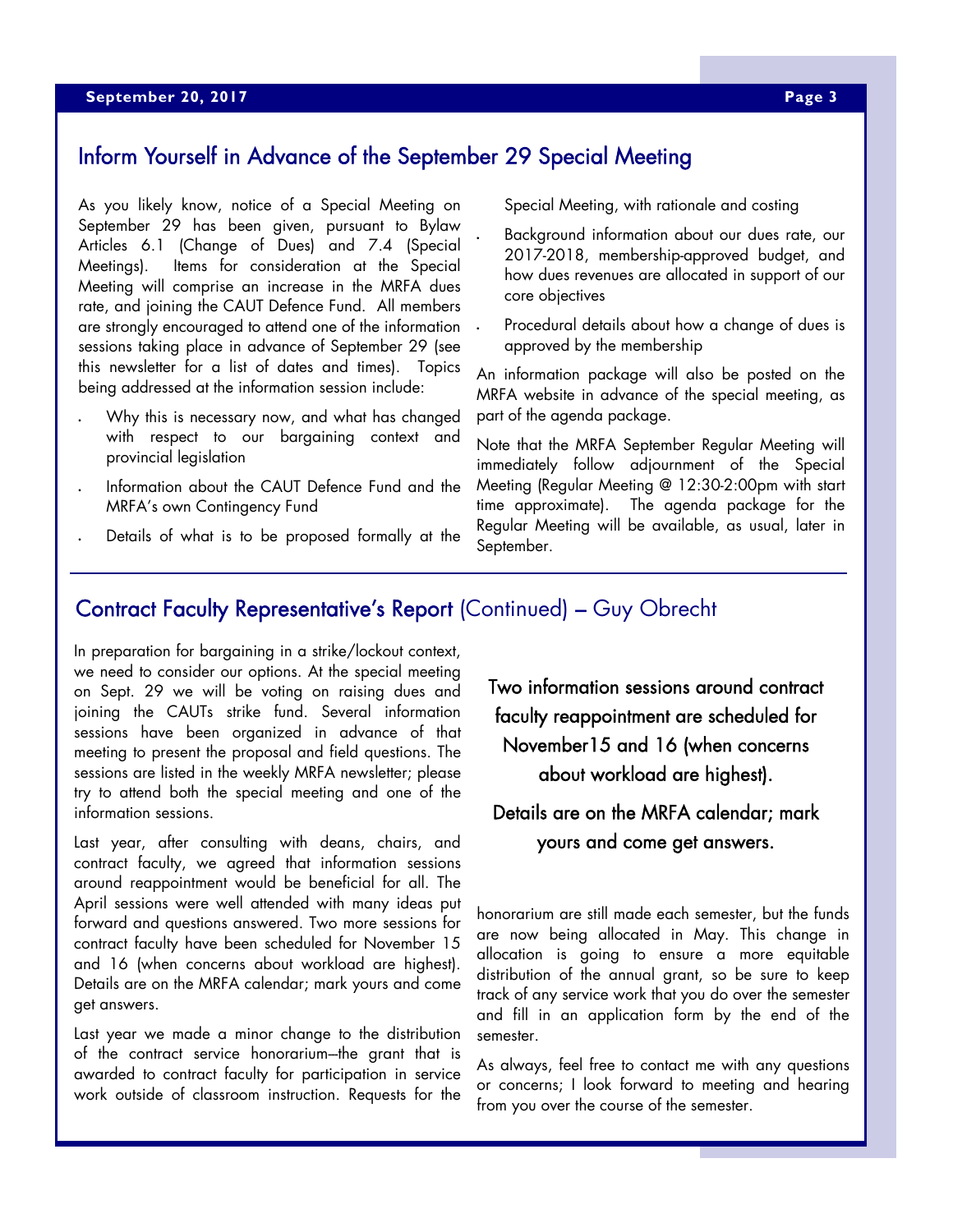Bill 7 and Changes to Collective Bargaining at MRU – Lee Easton



VP Negotiations

**Bargaining updates are only provided in the print edition of the News to Use. Please refer to your print edition or email office@mrfa.net for a copy.**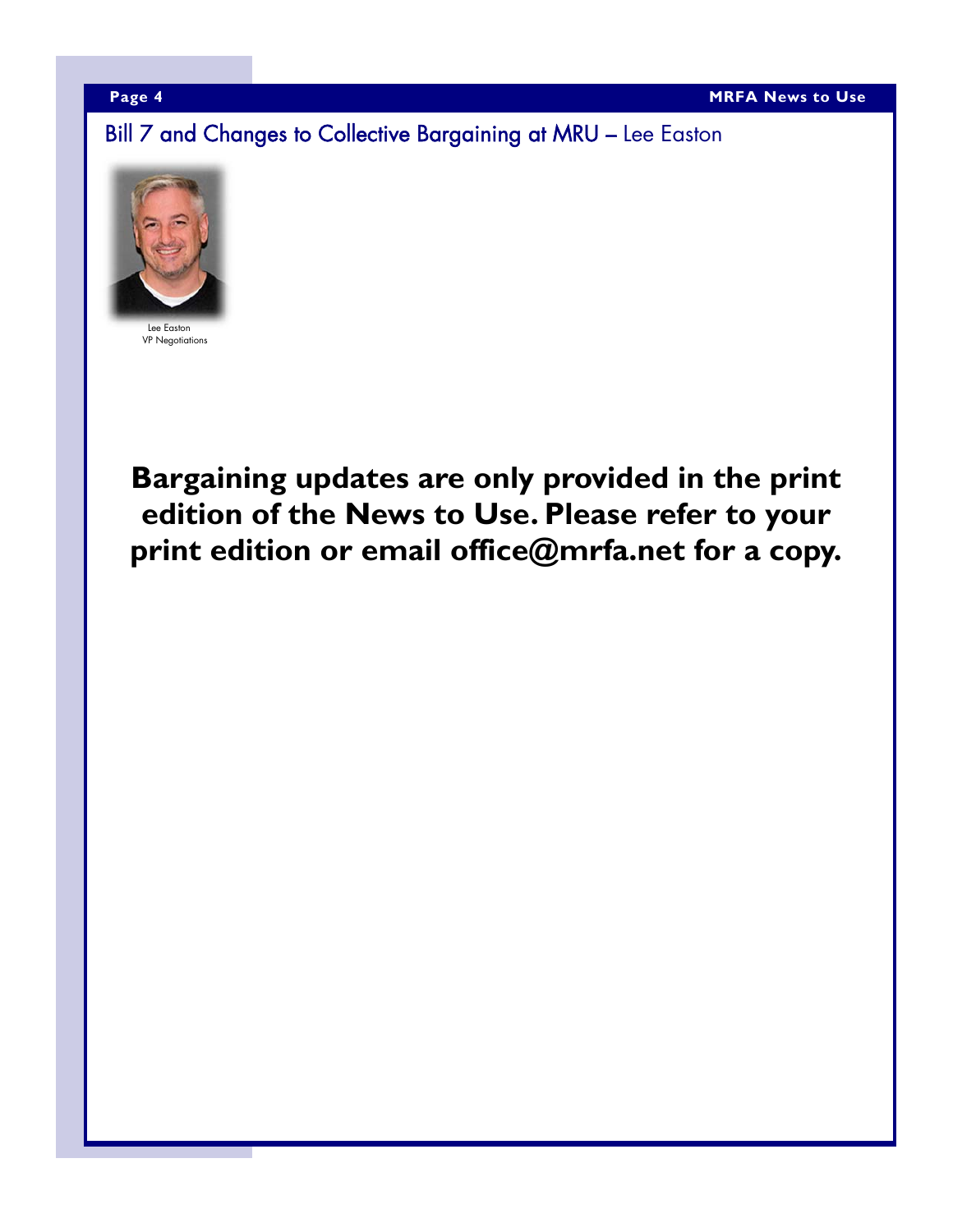**Bargaining updates are only provided in the print edition of the News to Use. Please refer to your print edition or email office@mrfa.net for a copy.**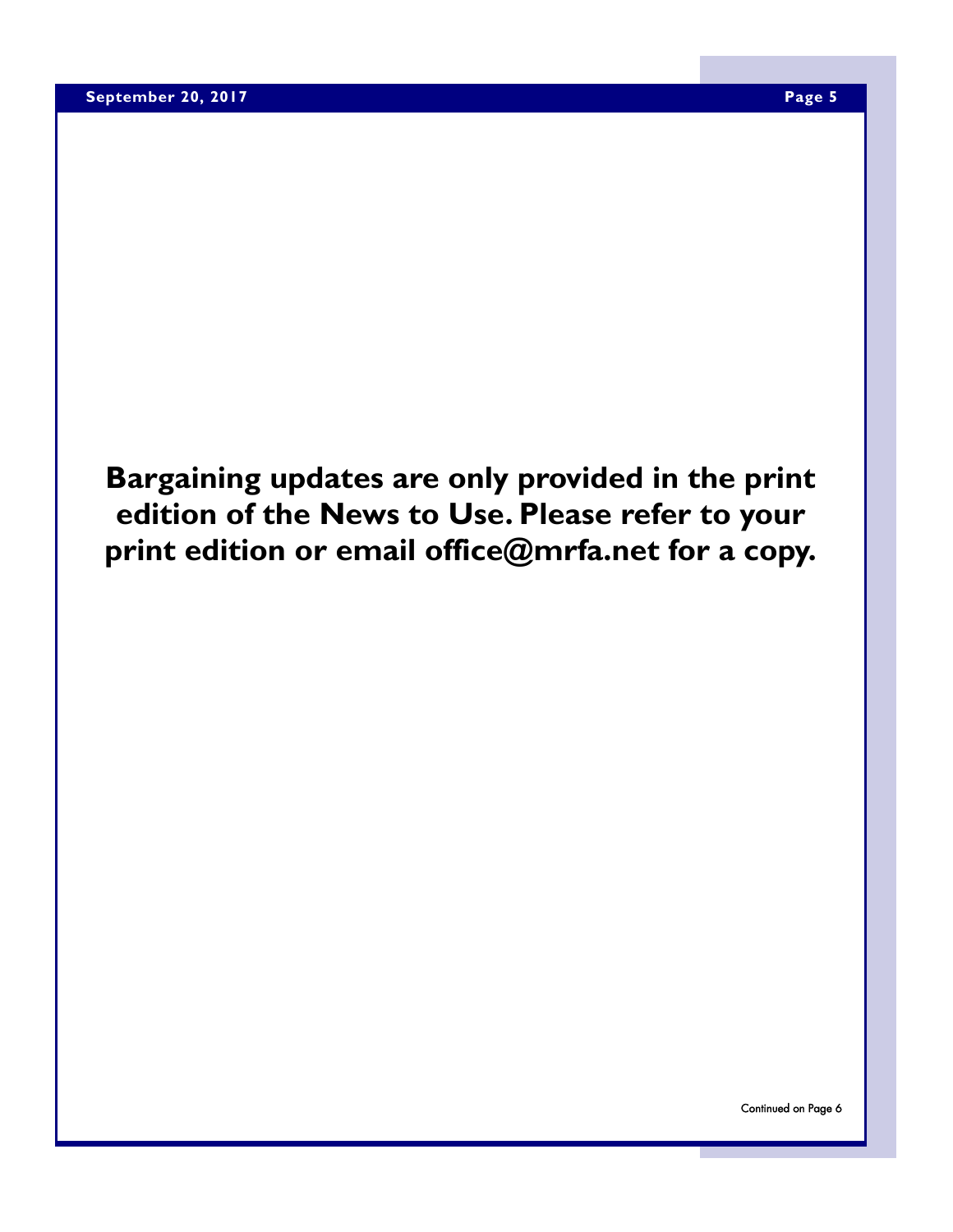Bill 7 and Changes to Collective Bargaining at MRU (Continued)

# **Bargaining updates are only provided in the print edition of the News to Use. Please refer to your print edition or email office@mrfa.net for a copy.**

# Reaching Resolution—the Role of Grievance Officer Sabrina Reed, Vice President, Policy and Senior Grievance Officer



Sabrina Reed, Vice President Policy and Senior Grievance Officer

Although a widely accepted designation, the term "grievance officer" is somewhat unfortunate, for the word "grievance" suggests grumbling, complaint, and discontent. Moreover, people on the receiving end of grievances often feel attacked and "aggrieved," as if they were being unfairly questioned about decisions they have made in good faith and with the best of intentions.

Yes, a grievance begins, as stated in the Collective Agreement, with "a difference arising with respect to the interpretation, application or operation of [the] Agreement; or with respect to a contravention or alleged contravention of [the] Agreement" (20.1); but grievances are not so much about finding fault as they are about working towards a resolution. Grievances play a vital role in

- enforcing the rights and responsibilities negotiated between faculty and the Board of Governors in the Collective Agreement,
- identifying ambiguities and oversights which can be addressed in future rounds of bargaining, and
- protecting the rights of faculty with regard to hiring and working conditions, health and safety, promotion, and discipline.

Our Collective Agreement is a series of negotiated articles on most aspects of our working lives, from salary and benefits, to contract and permanent hiring processes, to parental and illness leave, to intellectual property, and more. Usually, it functions behind the scenes. It serves an organizational function in defining university policies or processes such as when contract faculty positions must be posted, how many teaching evaluations we must complete every year, and how much remuneration we receive.

Continued on Page 7

"grievances are not so much about finding fault as they are about working towards a resolution."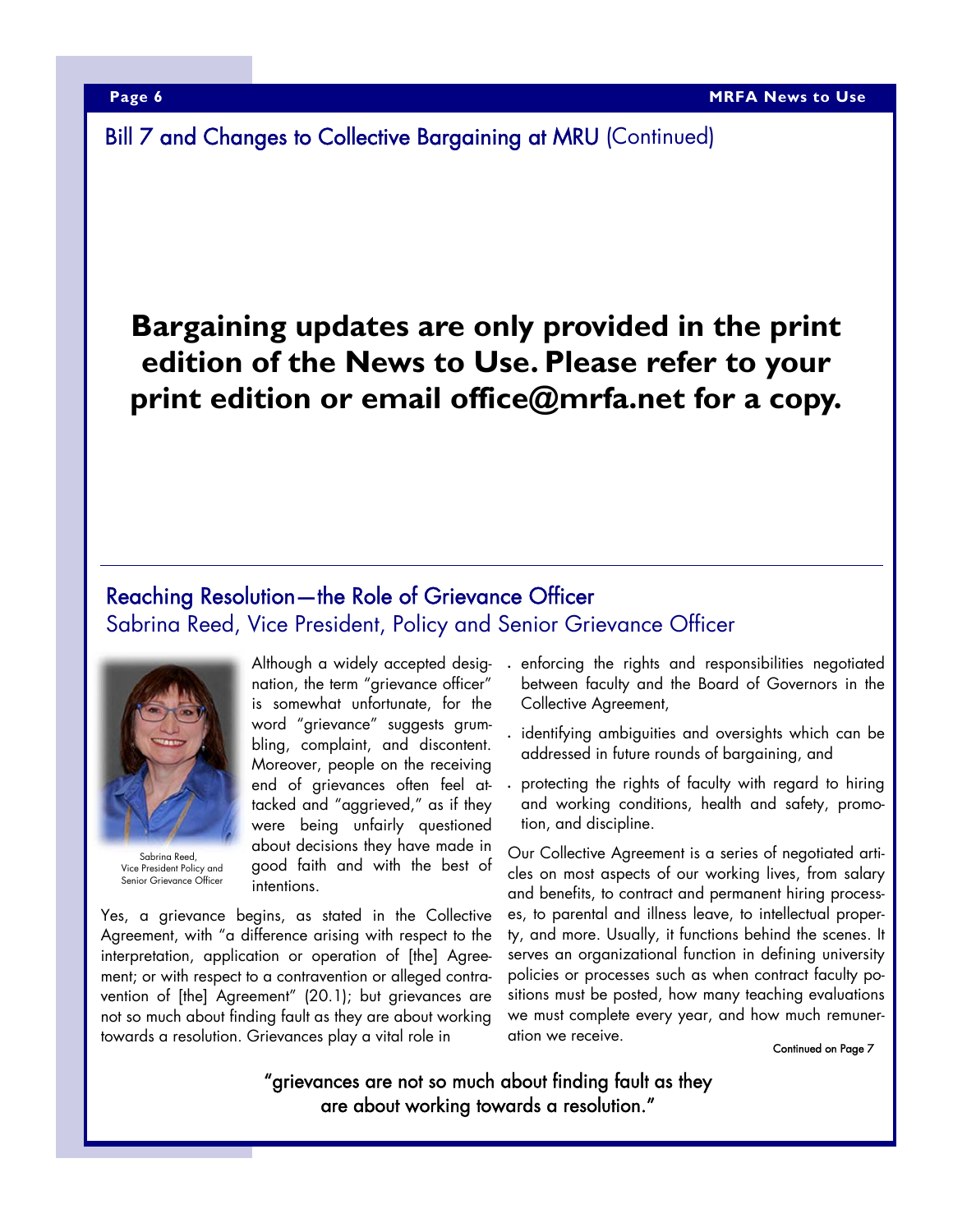### **Applember 20, 2017 Page 7 & September 20, 2017**

# Reaching Resolution—the Role of Grievance Officer (Continued)

Like city bylaws, the Collective Agreement contains a series of provisions which are only really noticeable when we feel they have been breached. We might not care about noise bylaws, for example, until our neighbours decide to hammer on their deck at 4:00 in the morning, or until our neighbours complain that we have no right to play Rachmaninov on our patio at *any* time. Similarly, Article 17.2, "Illness Leave" only becomes relevant when an employee becomes ill, but if a member experiences a prolonged illness, faculty rights under the article, admittedly more comprehensive for permanent than contract faculty, become very important.

Now in my third year as VP Policy and Senior Grievance Officer, I have observed that for many grievances, the first step in the grievance process is often also the last. At Step One, a faculty member who believes their rights have been infringed requests a meeting with the responsible Dean, with an MRFA representative present to "represent the interests of the Association" (20.2.1.1). Since grievances sometimes involve hiring or other departmental concerns, the Chair of the grievor's department may also be present. The Step One meeting is thus a semi-formal discussion in which parties try to resolve an issue to the satisfaction of all concerned. I have observed many instances where the Dean or grievor have been able to resolve or clarify differences at Step One. For example, at one such meeting, a Dean agreed that a faculty member had exclusive rights to her intellectual property (19.2). At another meeting, a contract faculty member understood the Dean's decision to reappoint with conditions (4.8.8), even if not entirely happy with that decision. Step One meetings have also led to changes in the severity of disciplinary letters (Article 25), changes to hiring practices, and monetary settlements. Often, Step One meetings involve looking at the relevant sections of the Collective Agreement and understanding how the Agreement functions in a particular situation.

When no agreement is reached at Step One, the Association, after consultation with the grievor, decides whether or not to advance to Step Two. At Step Two, the Association will "state the grievance in writing" (20.2.2.2) and the Vice President Academic and Provost will meet with the President of the MRFA to resolve the matter. Most Step Two grievances are successfully resolved, though the resolution may involve compromise on both sides. In cases where no resolution is reached, Step Three and Step Four

allow time for further attempts at resolution or a decision to go to arbitration. When I began my term as Grievance Officer in fall 2015, there was one case in Arbitration, though circumstances changed and that case was not pursued. There are currently no cases in Arbitration, which indicates a couple of factors: (1) much can be resolved by open dialogue at Steps One and Two, and (2) the Association thinks carefully before advancing to Step Five. Some factors the Association might consider in a decision on whether to proceed to Step Five (Arbitration) are the cost to other members (Arbitration is expensive), legal opinions on whether or not the case has merit, and possible damage to the member's reputation when an arbitration decision becomes part of the public record.

In certain cases, the Association itself may begin a grievance at Step Two. In my experience, this occurs when there is an alleged violation of the Collective Agreement that involves more than one or two members. Thus, the Association initiated a grievance at Step Two related to the workload of Chairs (Article 27.2) and a discrepancy in the number of Fixed-Term contracts granted by the University (4.11.1). The Collective Agreement also says that "Grievances arising from demotion, suspension, or dismissal may be commenced at Step 2" (20.2.2.3).

# "The grievance procedure outlines a way to bring forward, hear, and ultimately resolve differences. After all, rights and responsibilities are only rights and responsibilities if they can be protected and upheld."

While grievances may, to some, seem annoying and unnecessary, the grievance process provides a means for differences to be discussed and addressed. I took the role of Grievance Officer because I believe that a negotiated agreement can only function when there is a process to resolve disputes. Otherwise, stronger voices and positions can overwhelm weaker ones, and the provisions laid down in the agreement may be ignored. The grievance procedure outlines a way to bring forward, hear, and ultimately resolve differences. After all, rights and responsibilities are only rights and responsibilities if they can be protected and upheld.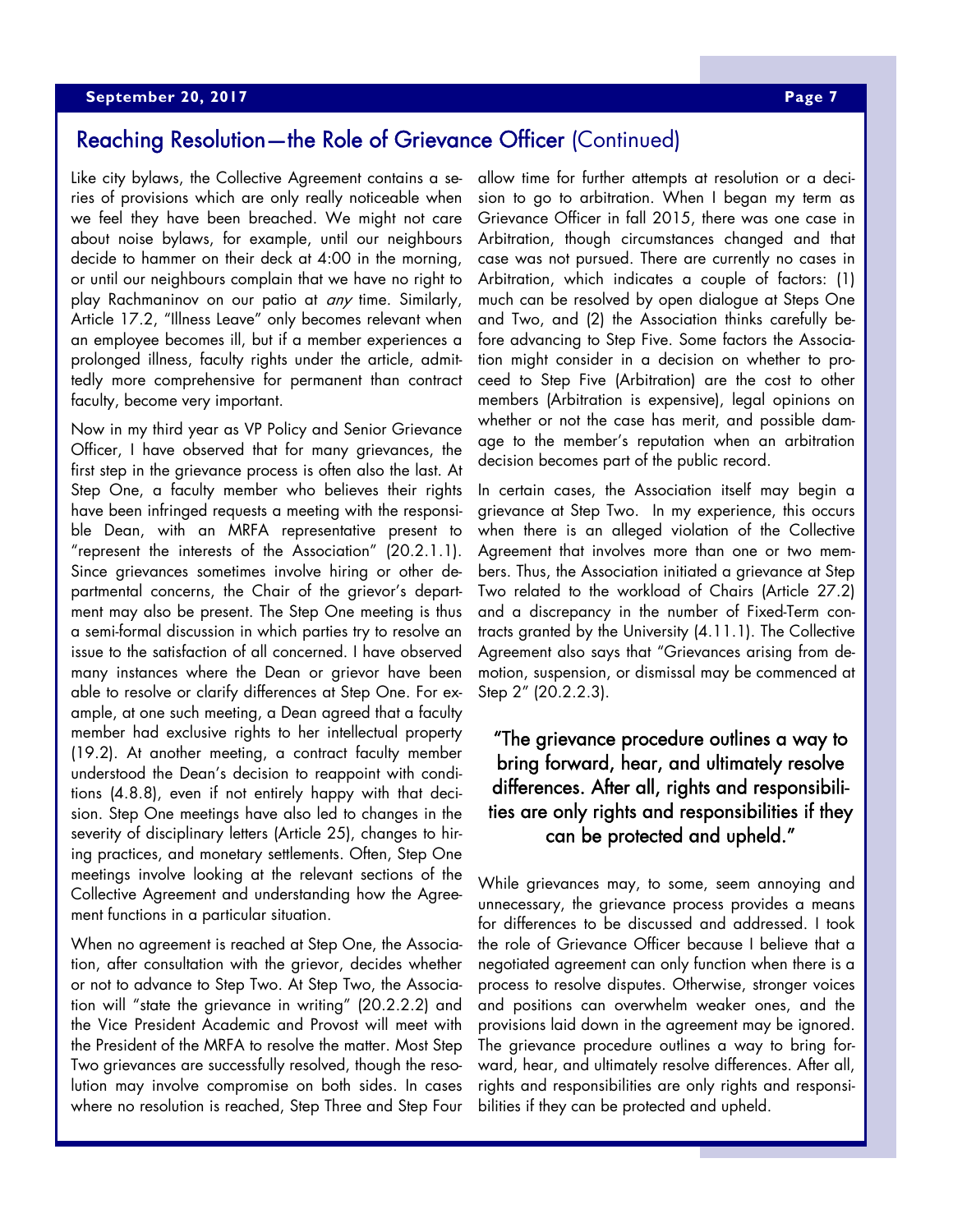# The Riddell Library and Learning Centre - What's new in the Library for Faculty? -Erik Christiansen

While the Riddell Library and Learning Centre was designed with the needs of our campus community in mind, particularly those of students, there are new Library technologies and spaces that are of particular interest to faculty.

### **Hours**

The Library is open:

- 7:30am to 12am, Monday to Thursday
- 7:30am to 9pm on Friday
- 10am-9pm Saturday and Sunday

The Archives & Special Collections is open 9:30am to 4:30, Monday to Friday or by appointment.

# Specialized Library Spaces Contacts

Sandra Sarmiento (ssarmiento@mtroyal.ca) Maker Studio Technology Facilitator Anna Nuhn (anuhn@mtroyal.ca) Library Visualization Specialist Jennifer Windsor (jwindsor@mtroyal.ca) Library Visualization Designer



## Library Spaces and Technology

Located on the 1st floor is our Service Desk - a onestop-shop for circulation, reserves, media booking, technology loans and research-related questions. Selfcheck machines are also located on each floor, as are print / photocopy rooms. The 1st floor is home to the Maker Studio - a creation and design space featuring many cutting-edge technologies. We also have three visualization spaces. The Ideas Visualization Lounge and Visualization Classroom feature touch-screen high resolution displays, and forthcoming Immersion Studio is a 360 degree projection room. Located at the East exit, are the Treadmill desks which feature large surfaces for your devices, so you can walk and work!

You can find our building partners on the second and third floors. The Academic Development Centre and ISSOTL are located on the second floor, while Student Learning Services and the Faculty of Education are located on the third.

Faculty who want a quiet place to read are welcome to relax by the fireplace or in any of the quiet reading rooms on the second or third floors. If you or your students want to make noise, the second floor houses two upcoming audio production suites, which are conveniently located next to the Library's audio/ video collection, and are ideal for podcasting, interviewing, and music.

The Library's physical collection continues to grow at its regular pace, and books and periodicals are located primarily on the third and fourth floors. We are also pleased to introduce a new Archives & Special Collections reading room, located on the fourth floor. Each floor features plenty of comfortable furniture, natural light, and power outlets, making it easy to change your surroundings. There are many bookable spaces throughout the Library, for individuals, groups, and events, and we encourage you to contact us to facilitate your requests.

On behalf of the Library, I welcome you back for an exciting new semester! For more information about the MRU LIbrary, the RLLC and its many possibilities, please visit our website http://library.mtroyal.ca/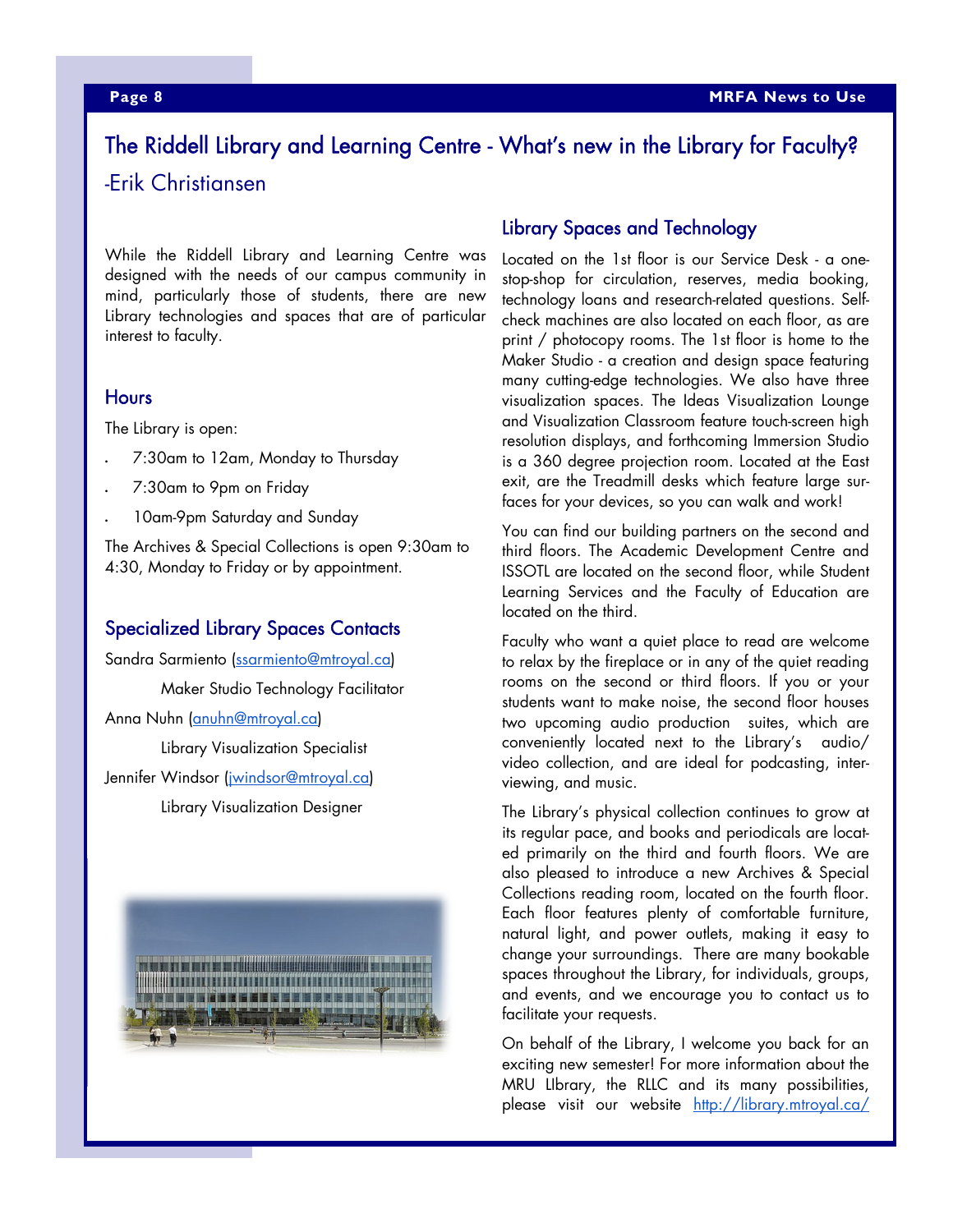# Dates and Deadlines

For ongoing updates refer to the Weekly Newsletter or MRFA Google Calendar: this will only appear in the *News to Use* this month

#### **September**

Sept. 18, 12:00-1:00pm, MRFA Special Meeting info Session in E161 Sept. 19, 9:00-10:00am, MRFA Special Meeting info Session in T107 Sept. 21, 10:00 – 12:00, Tenure and Promotion Workshop, T134 Sept. 21, 3:00 – 3:45, Pre-GFC Drop in (hosted by ALC), FC Sept. 22, 9:00 – 11:00, Robert's Rules of (dis)Order, FC Sept. 22, 1:00-2:00pm, MRFA Special mtg info Session in EA 2031 Sept. 27, 6:00-7:00pm, MRFA Special Meeting info Session in EA1024 Sept. 28, 2:00-3:00, MRFA Special Meeting info Session in I115 Sept. 29, 11:30 – 12:30, MRFA Special Meeting, Y224 Sept. 29, 12:30 – 2:00, MRFA Regular Meeting, Y224 Sept. 29, 2017, Tuition Refund Application Deadline, mrfa.net/forms

#### **October**

Oct. 10, 9:00 – 1:00, MRFA Fall PD Day, RLLC Idea Vis. Lounge Oct. 18, 2:00 – 4:00, Tenure and Promotion Workshop, W207 Oct. 19, 3:00 – 3:45, Pre-GFC Drop in, Faculty Centre Oct. 27, 12:00 – 2:00, MRFA Regular Meeting, Lincoln Park Room Oct. 30, 3:00 – 6:00, MRU Board of Governors Meeting, TBD

#### **November**

Nov. 3, 2017, Fall Convocation, Triple Gym Nov. 15, 10:00 – 12:00, Contract Appointment Info Session, EA1057 Nov. 16, 1:30 – 3:30, Contract Appointment Info Session, T219 Nov. 16, 3:00 – 3:45, Pre-GFC Drop in, Faculty Centre Nov. 17, 4:00 – 8:00, Tenure, Promotion and Awards Celebration Nov. 24, 2017, Schol. for Dependents Deadline, mrfa.net/forms Nov. 29, 3:30 – 5:30, MRFA Regular Meeting, Lincoln Park Room Nov. 30, 10:00 – 2:00, Annual Craft Show and Sale, Faculty Centre

#### **December**

Dec. 1, 10:00 – 2:00, Annual Craft Show and Sale, Faculty Centre Dec. 8, 3:30 – 7:30, MRFA Holiday Party, Faculty Centre Dec. 11, 3:00 – 6:00, MRU Board of Governors Meeting, TBD Dec. 15, 4:00- 7:00, MRFA Kids Holiday Party, FC Dec. 14, 3:00 – 3:45, Pre-GFC Drop in, Faculty Centre Dec. 23, 2017, Contract Service Hon. Deadline, mrfa.net/forms

#### **January**

Jan. 5, 3:30 – 7:30, MRFA Social Event, Faculty Centre Jan. 18, 3:00 – 3:45, Pre-GFC Drop in, Faculty Centre Jan. 30, 3:00 – 5:00, MRFA Regular Meeting, Lincoln Park Room

#### **February**

Feb. 15, 3:00 – 3:45, Pre-GFC Drop in, Faculty Centre Feb. 21, 9:00 – 1:00, MRFA Winter PD Day, Lincoln Park Room Feb. 26, 3:00 – 6:00, MRU Board of Governors Meeting, TBD

#### **March**

Mar. 2, 10:00 - 12:00, MRFA Regular Meeting, Lincoln Park Room Mar. 2, 3:30 – 7:30, MRFA Social Event, Faculty Centre Mar. 15, 3:00 – 3:45, Pre-GFC Drop in, Faculty Centre Mar. 23, 2018, Schol. for Dependents Deadline, mrfa.net/forms

#### **April**

Apr. 6, 9:00 – 11:00, MRFA Regular Meeting, Lincoln Park Room Apr. 16, 3:00 – 6:00, MRU Board of Governors Meeting, TBD Apr. 19, 3:00 – 3:45, Pre-GFC Drop in, Faculty Centre Apr. 21, 2018, Contract Service Hon. Deadline, mrfa.net/forms Apr. 30, 2018 Spring Retreat, Kananaskis

### **May**

May 1, 2018 Spring Retreat, Kananaskis May 11, 9:30 – 1:00, MRFA Annual General Meeting, LPR May 17, 3:00 – 3:45, Pre-GFC Drop in, Faculty Centre May 18, 3:30 – 7:30, MRFA Golf Tourney & Rec Day, FC May 24, 11:00 – 1:00, MRFA BBQ, FC Patio May 25, 2018, Schol. for Dependents Deadline, mrfa.net/forms May 28, 3:00 – 6:00, MRU Board of Governors Meeting, TBD

May 31 – June 1, Spring Convocation, MRU